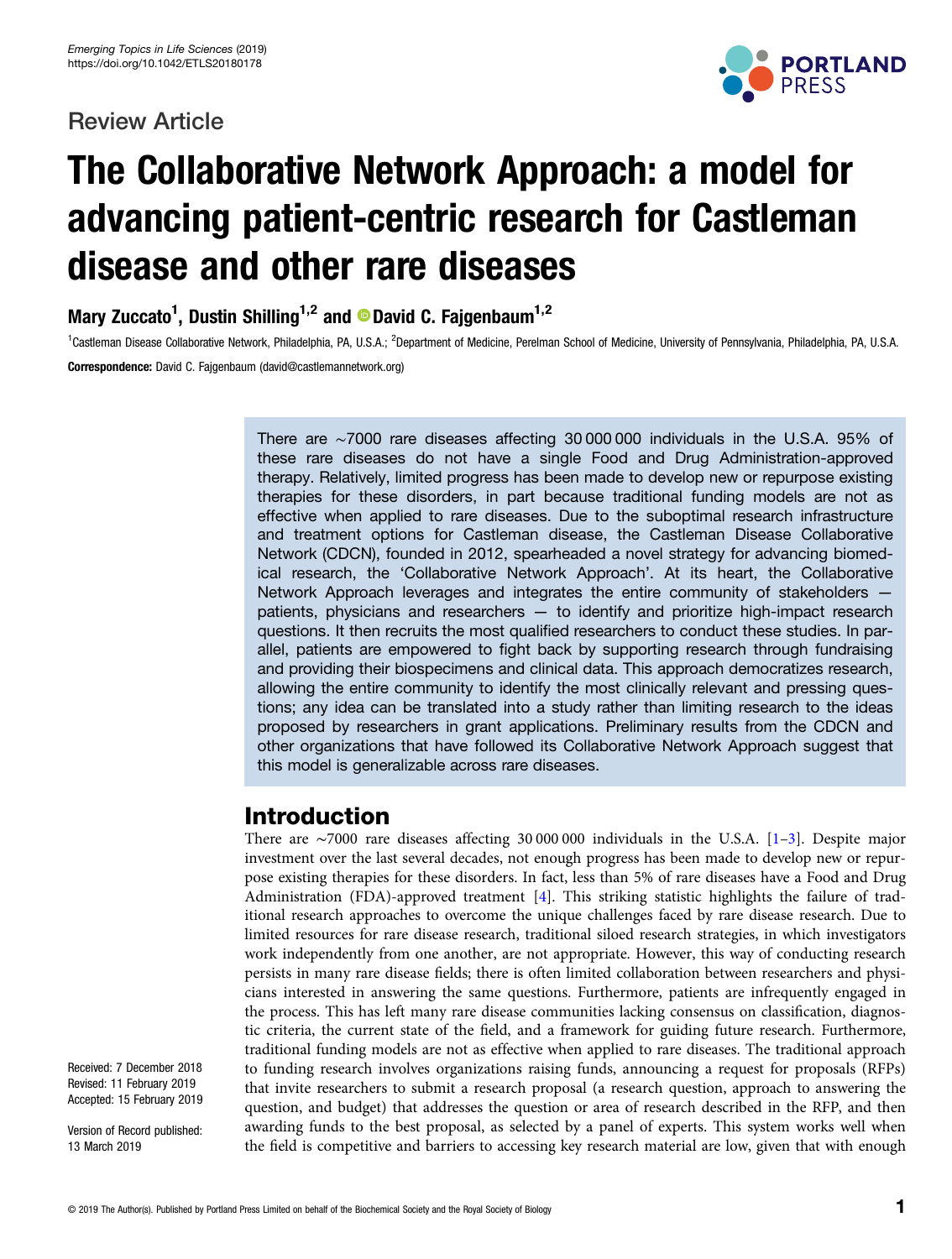

submissions, one or more will address a critical question and be scientifically sound. However, when the number of interested and qualified researchers in an area is limited, as in the rare disease space, it is less probable that a single proposal will both address a high-impact question and be submitted by the most qualified researcher. Therefore, rare disease organizations must hope that the right researcher with the right skill set and access to the requisite biospecimens will apply for funding. Unfortunately, this is not often the case, which can leave rare disease organization's research portfolios fragmented and uncoordinated. Adding to the complexity, the competitive nature of the RFP process can have the unintended consequence of deterring sharing of ideas and unique or limited resources, as these are commonly the assets that distinguish a researcher's proposal from others. This is especially problematic for rare disease research as patient samples are inherently scarce. Without a sufficient number of samples, meaningful insights cannot be made.

Recognizing that the traditional approach to research may not be appropriate for rare diseases, the Castleman Disease Collaborative Network (CDCN) spearheaded a new roadmap to accelerating research and treatment discovery when it was founded in 2012. Its roadmap integrated aspects employed by many other non-profit rare disease organizations and public sector organizations that have made progress toward overcoming similar challenges for other rare diseases, such as Friedreich ataxia (FA), Duchenne muscular dystrophy (DMD), chordoma, and each of the diseases included in the Rare Diseases Clinical Research Network [\[5](#page-7-0)]. Efforts to advance FA, DMD, and chordoma were spearheaded by patient- and/or caregiver-led networks. Each group invested heavily in generating datasets and research materials, such as natural history study data, cell lines, and animal models that can be used by the entire research community. These exemplary efforts have led to clinical trials of novel drugs, new treatment modalities, and hope for their patient communities. Inspired by the progress made by these groups, the CDCN established its mission to identify an effective therapy for every individual living with Castleman disease (CD). CD, first described in 1954, is a group of rare and poorly understood hematologic disorders with a wide range of symptoms, treatments, and disease outcomes. The most deadly subtype, idiopathic multicentric Castleman disease (iMCD) has a 50–77% 5-year overall survival rate due to frequent episodes of intense inflammation and multiple organ system dysfunction [[6](#page-8-0)–[9\]](#page-8-0).

Prior to the CDCN's founding, there were few advances in the understanding or treatment of CD, particularly iMCD. At that time, the CD field lagged behind many others in hematology: there was no foundation focused on advancing research; limited collaboration between researchers; no centralized registries or biobanks to collect clinical data and biospecimens; few published studies, and those available suffered from limited sample sizes; no uniform nomenclature for CD subtypes, which resulted in dissimilar stratification between studies preventing their comparison; and the etiology, cell types, and signalling pathways involved were poorly understood. Together, these barriers slowed understanding of CD and identification of new treatment targets. Clinical barriers also existed, which contributed to historically poor patient outcomes. There were no diagnostic criteria, treatment guidelines, or unique international classification of disease (ICD) code. Nevertheless, a monoclonal antibody (mAb) targeting a proinflammatory signalling molecule, interleukin-6 (IL-6), was in development in the U.S.A. and a mAb targeting the IL-6 receptor was approved in Japan. However, no other drug targets were known. With these systemic challenges in place, the CDCN decided to take a new approach to advance research and drug discovery.

# The Collaborative Network Approach: leveraging the entire community to identify patient-centric research questions

The CDCN's novel strategy for advancing biomedical research is referred to as the 'Collaborative Network Approach.' Preliminary results from the CDCN and other organizations that have followed this roadmap suggest that the collaborative model is generalizable across rare diseases. At its heart, the Collaborative Network Approach leverages and integrates the entire community of stakeholders — patients, physicians, and researchers to identify and prioritize high-impact research questions. It then identifies and recruits the most qualified researchers to conduct each study. In parallel, patients are empowered to fight back by fundraising and providing their biospecimens and clinical data for analysis in these studies. This approach democratizes research to identify the most clinically relevant and pressing questions; any idea can be translated into a study rather than limiting ideas to those conceived of by researchers in grant applications. This approach can be broken into eight critical steps and serves as a model for other rare diseases [\(Figure 1](#page-2-0)).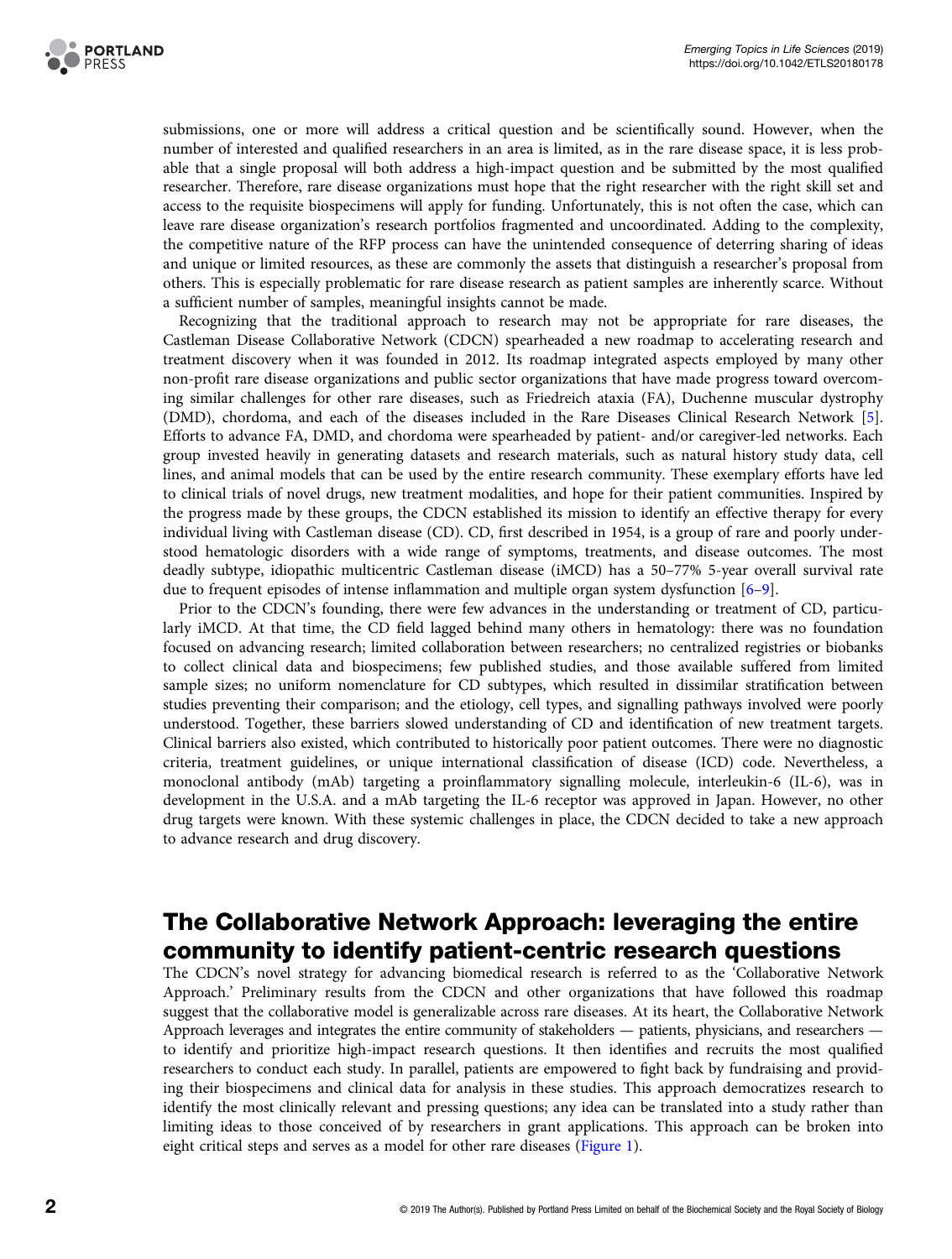

<span id="page-2-0"></span>

#### Step 1: build a community of physicians, researchers, patients, and loved ones

An engaged and diverse community is the foundation of the Collaborative Network Approach. Physicians, researchers, and patients each contribute key perspectives and skills and pose unique questions that set the research strategy of the organization. Without integrating the input and ideas of each of these groups, it is impossible to identify the most clinically meaningful questions and research approaches to answering them.

The CDCN established its community by first identifying physicians and researchers knowledgeable in CD through manual searches using<https://www.ncbi.nlm.nih.gov/pubmed/> and databases from associations and hospitals. Once identified, personalized emails were sent to each inviting them to join the community by signing up through an online survey that the CDCN created [\(https://register.cdcn.org/register/physician](https://register.cdcn.org/register/physician)) on its website [\(www.CDCN.org\)](http://www.CDCN.org). Tracking and maintaining this physician/researcher database has been critical to the CDCN's success. Once these individuals were identified, they were connected through a private online discussion board where important research studies, international consensus guidelines, and challenging clinical cases were posted. In addition, the CDCN organized monthly online case discussions, in-person working group meetings at the American Society of Hematology annual meeting, and quarterly research update emails. The discussion board and meetings serve as the basis for open communication and collaboration between clinicians and researchers located worldwide. Lastly, the community facilitates opportunities for interactions that would otherwise not be possible. For example, leading experts are connected on the CDCN's Scientific Advisory Board (SAB). This group currently comprises 32 experts from eight countries on five continents. Forming this community has allowed the CDCN to overcome several of the barriers that existed in the field. The community has now established consensus on the state of CD research, uniform disease nomenclature, diagnostic criteria, treatment guidelines, and a unique ICD-10 code for CD.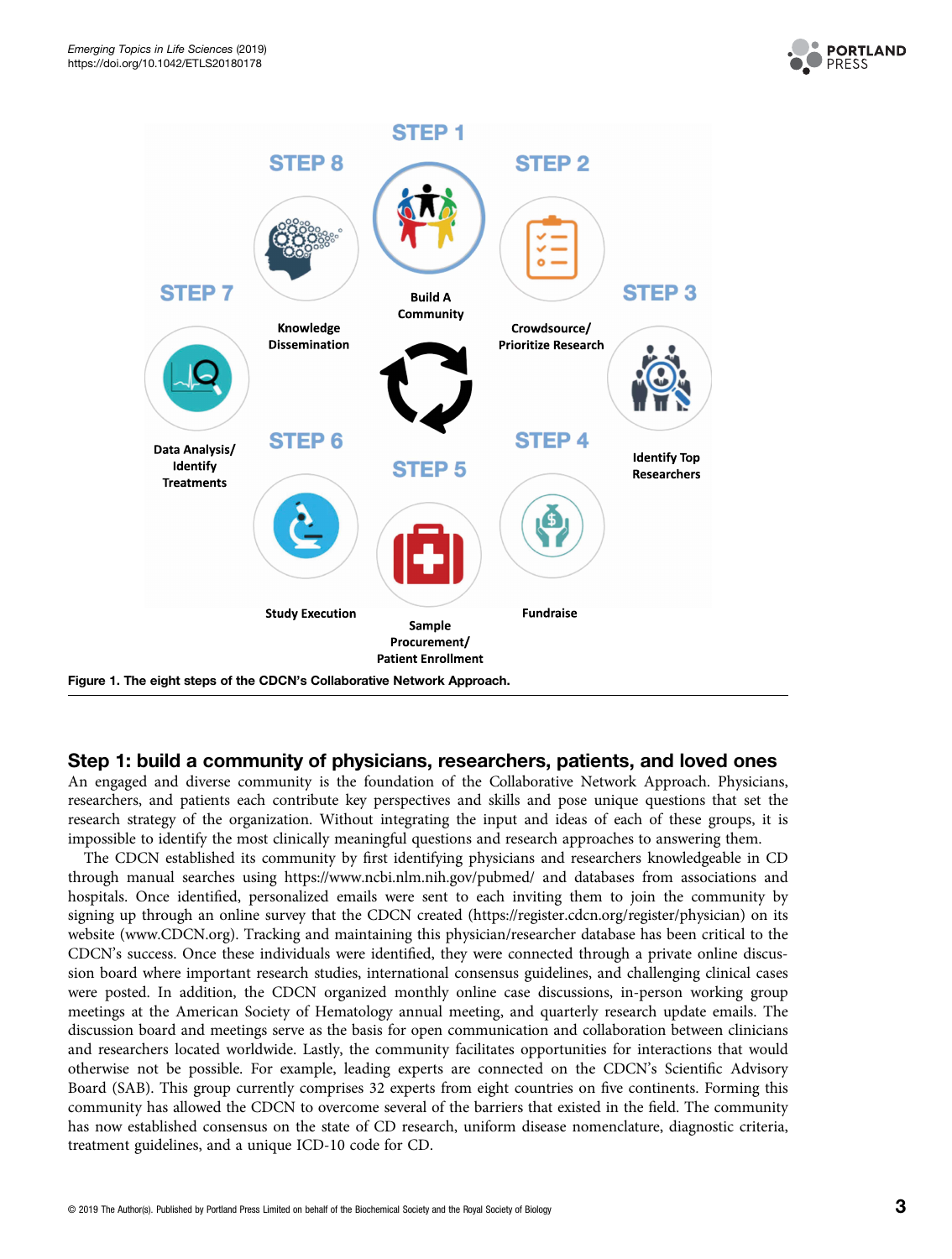

The CDCN has also connected patients and their loved ones, identified from existing online communities and forums (e.g. Facebook) or through direct contact with the CDCN online. Once on the CDCN's website, patients complete a registration process similar to the one completed by physicians and researchers: [https://](https://register.cdcn.org/register/patient) [register.cdcn.org/register/patient.](https://register.cdcn.org/register/patient) The CDCN encourages patients and loved ones who join its community to connect with one another using online platforms such as RareConnect [\(https://www.rareconnect.org/en/](https://www.rareconnect.org/en/community/castleman-disease) [community/castleman-disease\)](https://www.rareconnect.org/en/community/castleman-disease) and Facebook [\(https://www.facebook.com/groups/403839776489587/?ref=book](https://www.facebook.com/groups/403839776489587/?ref=bookmarks) [marks\)](https://www.facebook.com/groups/403839776489587/?ref=bookmarks). The CDCN also shares accurate and up-to-date information on treatments, research, and other patientrelevant topics. Establishment of the patient community has allowed the CDCN to provide important services to a population in need, such as patient navigation services (a full-time position within the CDCN), access to a database of expert CD physicians located around the world for clinical referrals, online educational webinars, and an annual in-person patient summit. These services and outlets are highly valued and critical to engaging the community. Interested patients are further involved in the organization through membership on the SAB, Board of Directors, volunteer leadership team, and Castleman Warriors program (more information on this program in Step 4).

The success of the CDCN's Collaborative Network Approach has allowed it to build relationships with governmental agencies and industry partners, in part because it has addressed major barriers that often deter industry organizations from pursuing rare diseases, such as lack of consensus among key opinion leaders, lack of data, lack of tissue samples, and difficulty accruing patients into studies. The CDCN has had positive interactions with regulators from the FDA, who seem quite eager to meet with investigators and patients and also to contribute ideas and expertise towards study design for clinical trials. The CDCN is supporting the University of Pennsylvania with enrollment for the first clinical trial in the U.S.A. of a drug for CD directed at a target other than the IL-6 signalling pathway, which will begin enrollment in 2019. It has engaged with members of the FDA Oncology Center of Excellence who provided insightful and patient-focused guidance on several critical questions, including submission pathways, orphan drug designation, and the investigational new drug application process. In addition, the National Institutes of Health (NIH) Office of Rare Diseases Research (ORDR) has provided resources and guidance to the CDCN with regard to coordinating collaborative studies, launching clinical trials, and creating registries. The CDCN also utilizes the ORDR global unique identifier tool to link patient samples across multiple studies in a de-identified fashion. The communities of patients/loved ones and physicians/researchers that the CDCN has built have also assisted with attracting industry partners. The CDCN has forged targeted corporate partnerships with organizations that are aligned with its values and priorities to support specific studies. For example, the CDCN partnered with Medidata to collaborate on analyses of serum proteomics data from over 200 individuals. Medidata Solutions contributed bioinformatic expertise and access to proprietary machine learning software. The CDCN has also partnered with Janssen Pharmaceuticals to analyze samples collected during Janssen clinical trials, perform secondary analyses of Janssen clinical trial data, and establish the ACCELERATE Natural History Registry for Castleman disease.

#### Step 2: crowdsource and prioritize research studies

Once the community of physicians, researchers, patients, and loved ones is built, the next step in the Collaborative Network Approach is to crowdsource and prioritize a research agenda from the large and diverse community. Based on the belief that patient needs should be central to research and all community members' perspectives are valuable, the Collaborative Network Approach engages its full community to contribute ideas for patient-centric research. To crowdsource research questions, the CDCN distributed online questionnaires to its full community with the following three key questions: (1) What research questions are most important to answer to have the greatest impact for patients? (2) What studies are most important to be able to answer the key research questions described in (1)? (3) Who are the top researchers that you are aware of that perform the studies described in (2)? These questions were also discussed during in-person meetings at the American Society of Hematology annual meeting. Once a sufficient number of responses was obtained through crowdsourcing, the proposed research questions and studies were inventoried into a master list and the CDCN's SAB convened through in-person and virtual meetings to discuss and prioritize the full list based on the: (1) likely impact of the work to improve patient outcome, (2) importance of the research question to furthering our understanding of CD, (3) feasibility of the project (e.g. logistically or technically), and (4) rational order within the overarching state of CD research (e.g. in-depth investigations of a particular cell type are appropriate only if the cell type has been identified as important to the disease). This process established a prioritized list of research studies that serves as the CDCN's International Research Agenda. The progress of every study and its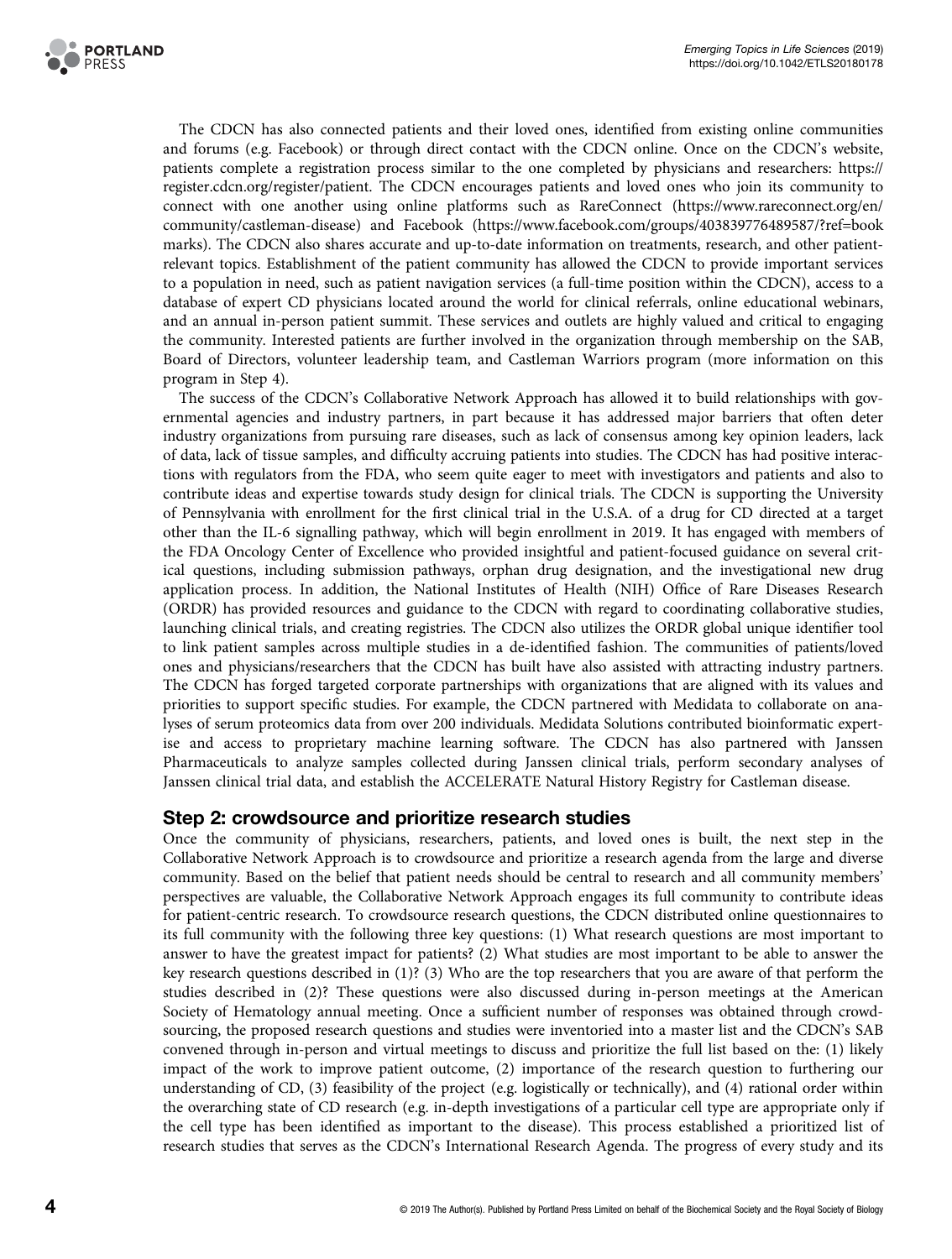

critical needs (e.g. lead researcher, funding, samples, etc.) are tracked and publicly available on the CDCN's website at:<https://www.cdcn.org/research-pipeline>.

To continue to monitor for patient-centric research questions, the CDCN utilizes the Codigital web platform for automated online questionnaires with separate portals for patients/loved ones and physicians/researchers. To supplement its direct crowdsourcing method, the CDCN also reviews and analyzes both discussions in the online patient communities, described in Step 1, and questions frequently posed by patients to the patient navigator, to provide an avenue of indirectly crowdsourcing research ideas and to continue to improve its understanding of patient needs.

## Step 3: identify the most qualified researchers to perform the prioritized studies

Once an International Research Agenda is established, it is critical to identify and recruit the most qualified experts to perform the community-prioritized studies. Although identifying the most qualified individuals is not easy, the CDCN has found success employing two approaches. One approach involves a targeted method in which the CDCN sends information about a high-priority research project it plans to conduct to its complete physician/researcher database, including its SAB, and solicits suggestions for experts. The CDCN also performs extensive literature reviews to find leading experts. The identified candidates are then engaged by the CDCN through telephone and in-person meetings to gauge their interest and expertise. If a candidate is determined to be a strong fit, then the researcher and CDCN work together to define the scope of work and deliverables. Once agreed upon, a 'strategically-directed research grant' is awarded to the researcher for the express purpose of completing the research project. The CDCN has also found success identifying qualified researchers by melding this non-traditional approach with the more traditional competitive RFP processes: the CDCN posts an RFP announcement for a community-prioritized research project and shares information about it with its complete physician/researcher database and its SAB to identify possible experts who may be interested in applying. Candidate researchers are engaged by the CDCN through telephone and in-person meetings to inform them of the opportunity and to gauge their interest and expertise. If a researcher is determined to be a strong fit, they are encouraged to submit a research proposal. However, engagement is not a pre-requisite to apply; any researcher may submit a proposal for these competitive grants. A panel of peer reviewer experts then reviews all proposals and selects the awardee for recommendation to the CDCN Board of Directors, which can reject or accept the recommendation of the panel — similar to the NIH's two-tiered system of review. Both of these mechanisms have allowed the CDCN to identify the experts needed to execute its International Research Agenda. However, the CDCN also recognizes that research is ever-changing and that important new questions may arise that are not part of its International Research Agenda. Therefore, the CDCN also provides a third mechanism for identifying experts to answer high-impact research questions, 'investigator-initiated research proposals,' which can be focused on any topic at the researcher's discretion. The applications are collected on a rolling based via email (grant@castlemannetwork.org) and reviewed by a subcommittee of the CDCN's SAB before being presented to the CDCN Board of Directors for a final decision.

#### Step 4: raise funds to perform the prioritized studies

Step 4 of the Collaborative Network Approach involves fundraising to support the high-priority research projects of the International Research Agenda. The CDCN raises funds for specific studies through multiple channels. It hosts events and campaigns and directly interacts with individual donors. Several signature events are held each year, including the Quest for a Cure Gala and World Castleman Disease Day. In these venues, the CDCN takes a targeted approach. It fundraises by informing potential donors of the exact research study that their funds will enable. This strategy helps donors feel more connected to the impact of their contribution. For example, at one fundraising event, potential donors were given the opportunity to provide funding in proportion to the cost of analysis of each sample in the experiment. They then knew that their funds enabled a set number of samples to be assayed, allowing them to recognize their direct contribution. The CDCN also established the Castleman Warrior Program. In addition to raising awareness and allowing patients to support one another, this program facilitates fundraising for research. Warriors are encouraged to share their stories with one another through monthly teleconferences, host local community events, and create a personalized donation page on the CDCN's website. These donation pages are shared with the Warriors' personal networks as a grassroots funding stream.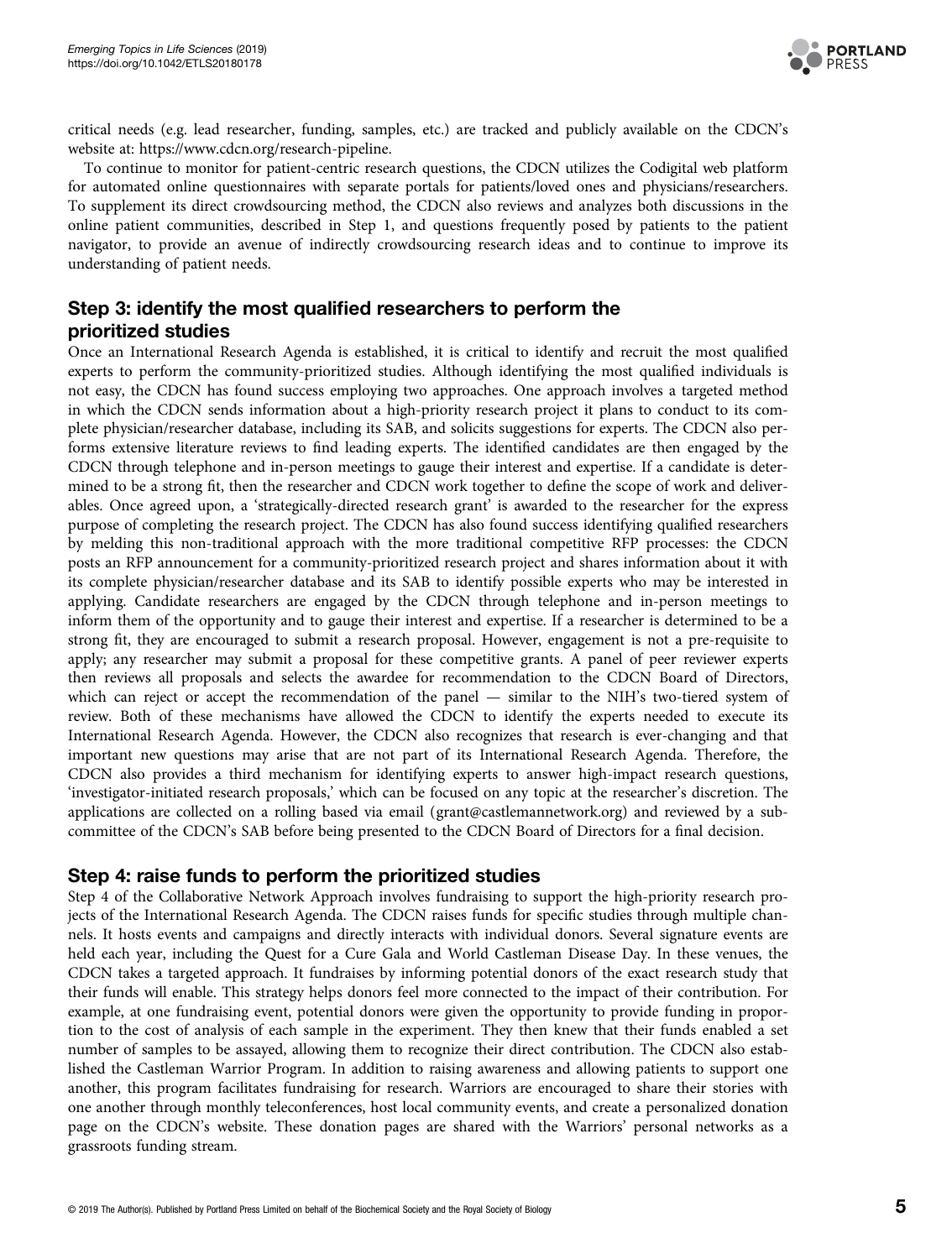

The CDCN's website uses a merchant services partner to allow online donations via credit card as well as receiving check donations by mail or gifted securities. After donations are received, the CDCN distributes to donors personalized thank-you letters, tax information, and information regarding the status of its research projects via personalized research updates, events, web content, newsletters, and social media. Such transparency and efficiency promote confidence in and connection to the cause.

#### Step 5: procure samples and enroll patients for the prioritized studies

With the optimal researcher and necessary funding in place, the next step in the Collaborative Network Approach is the identification of the proper study subjects, in the case of a clinical trial, or research biospecimens, in the case of a laboratory study. Historically, rare disease research has been plagued by conflicting results that arise from research on biospecimens with poor correlative clinical information, improperly stratified experimental cohorts, and small sample sizes. To avoid these pitfalls, the CDCN invests heavily in selecting the ideal samples for its research collaborations. Each study on the International Research Agenda has a detailed strategy to obtain samples (e.g. blood, saliva, lymph node tissue, etc.). To execute these strategies, the CDCN leverages its patient/loved one and physician/researcher databases (Step 1). Direct-from-patient sample procurement is facilitated by personalized outreach. Interested patients are asked to complete a questionnaire to express their desire to donate a sample [\(https://www.cdcn.org/samples\)](https://www.cdcn.org/samples). Responses allow CDCN personnel to determine if the patient may be eligible for enrollment in any current research studies. To support wider and future research efforts, the CDCN recently established a biobank for collection and sharing of biospecimens with the entire research community. It has also launched the ACCELERATE Natural History Registry, which allows patients anywhere in the world to consent online ([www.CDCN.org/ACCELERATE\)](http://www.CDCN.org/ACCELERATE) for medical record acquisition and extraction. Together, its biobank and ACCELERATE allow the CDCN to collect and correlate key clinical information with biospecimens. The CDCN also procures biospecimens through collaborations with physicians, researchers, and corporate partners. Collaborations with corporate partners have resulted in the acquisition of samples and related clinical data collected as part of previous clinical trials.

#### Step 6: study execution

Once all pieces are brought together, the study is ready to begin. However, since many of the research projects that the CDCN leads have multiple collaborators, the CDCN continues to stay involved throughout the study execution phase, assisting with project management and scientific advice. By fostering connections between the multiple collaborators, the CDCN promotes cooperation that improves outcomes and increases the speed of project completion.

#### Step 7: data analysis/identify treatments

Once the research project has been completed, the next step in the Collaborative Network Approach is data analysis. The exact nature and complexity of the data analysis step vary based on the experimental platform. For some projects, analysis can be rather straightforward. In such instances, the CDCN collaborates directly with the researchers who conducted the work. However, other datasets may require sophisticated bioinformatics approaches to interpret the results and an intimate clinical knowledge of CD to translate the findings into improved patient outcomes. For such projects, the CDCN repeats Steps 3 and 4 to identify and support experts in the analysis of these datasets. As in Step 6, the CDCN stays involved throughout the process and collaborates with its network of physicians through teleconferences and in-person meetings to understand the clinical significance of results and translate them into improved patient outcomes.

As part of its approach to data analysis, the CDCN places special emphasis on identifying new drug targets for treating CD. To do this, it directs investigators who analyze the datasets to leverage bioinformatic strategies specifically tailored to this task. One such strategy is aimed at identifying FDA-approved drugs as candidates for off-label use in CD. This approach has the benefit that these drugs' safety profiles are already understood and they are commercially available; they may be able to be used off-label in the near-term if an appropriate clinical scenario arises. When off-label drugs are administered to CD patients, the use of these existing treatments is captured in the ACCELERATE Natural History Registry to gain insights into how effective they are in a real-world setting. When promising drugs are identified through the ACCELERATE Natural History Registry or the CDCN physician network, the CDCN plans to support their rigorous assessment through clinical trials.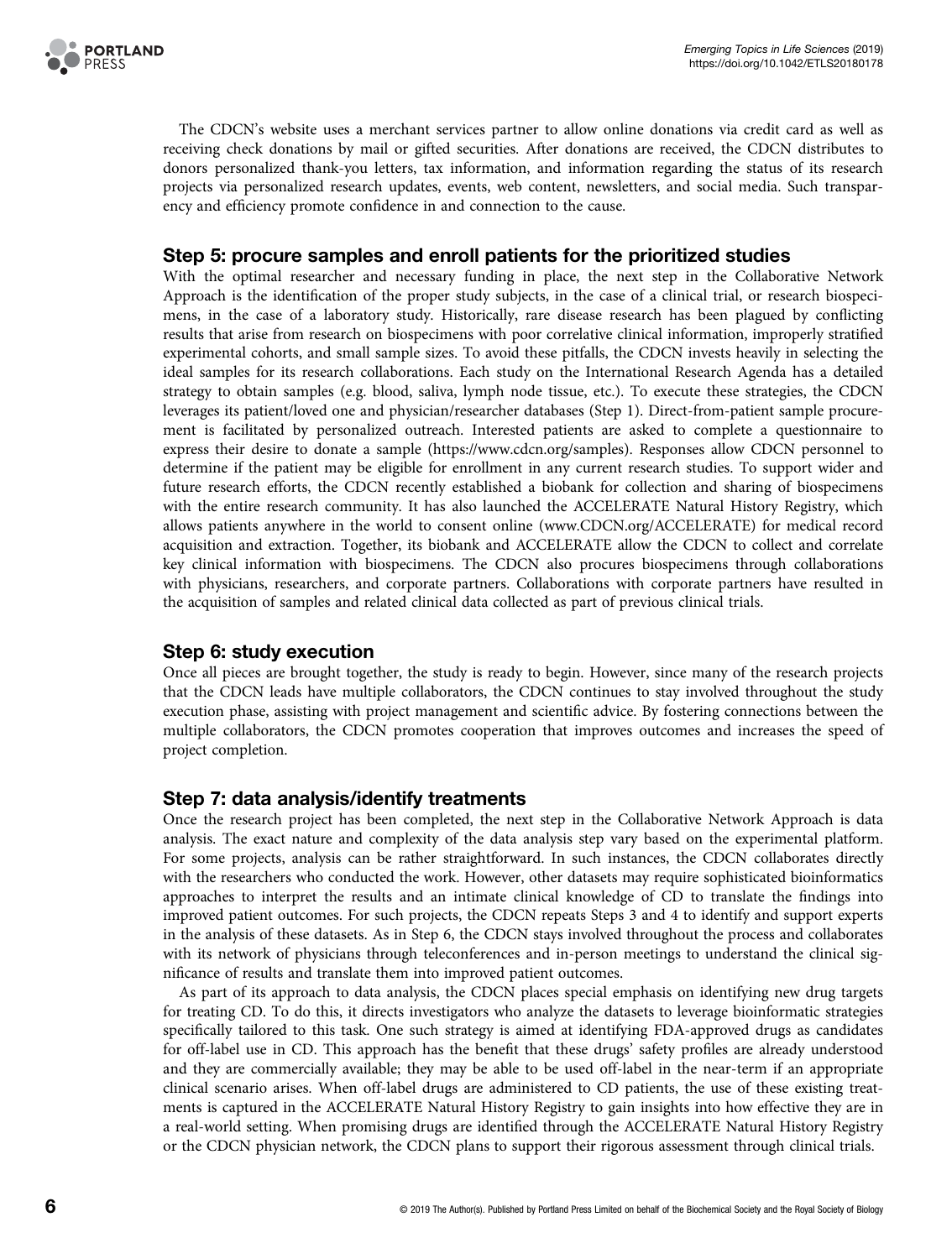

## Step 8: knowledge dissemination

A final and critical step in the Collaborative Network Approach is prompt dissemination of study outcomes to the global community of physicians/researchers, patients/loved ones, and other rare disease organizations. The CDCN accomplished this by collaborating with the lead researcher of a project and other members of the CDCN research community to prepare the findings of a study for presentation at scientific meetings and for publication in scientific journals. Once published, the CDCN actively distributes the articles to its community of physicians/researchers and patients/loved ones via its discussion boards, email lists, and monthly online case discussions. This final step ensures that the community, described in Step 1, is well informed about scientific progress and therefore better able to identify and prioritize the next round of high-impact research. After disseminating findings throughout the community, the cycle continues: more individuals join, new research ideas are shared (inspired by the findings), and greater progress towards the CDCN's mission is accomplished.

# The CDCN's governance and organizational structure

In addition to its volunteer leadership team, there are several other components to the CDCN organizational model (Figure 2). The CDCN is a registered  $501(c)3$  non-profit organization that relies on donations to achieve its mission. The Board of Directors manages the CDCN's resources from a fiduciary, financial, and legal standpoint. The SAB prioritizes the International Research Agenda and develops consensus guidelines. The Advisory Council leverages the expertise and networks of influential leaders across business, medicine, media, law, and finance to drive awareness and fundraising strategies. The CDCN's very low operating costs help it to maximize the impact of every dollar it raises; it is largely sustained by a skilled and experienced workforce of volunteers. However, without a full-time staff, the organization is tasked with constantly attracting and retaining volunteers. The primary location of the CDCN in Philadelphia affords the benefit of students and professionals in health and medicine, which has helped to meet the need for talented and motivated volunteers.

# Limitations

It is important to highlight several limitations of the CDCN's approach. First, reliance on identifying qualified volunteers to serve as key personnel is very challenging and creates issues with turnover. It may not be feasible

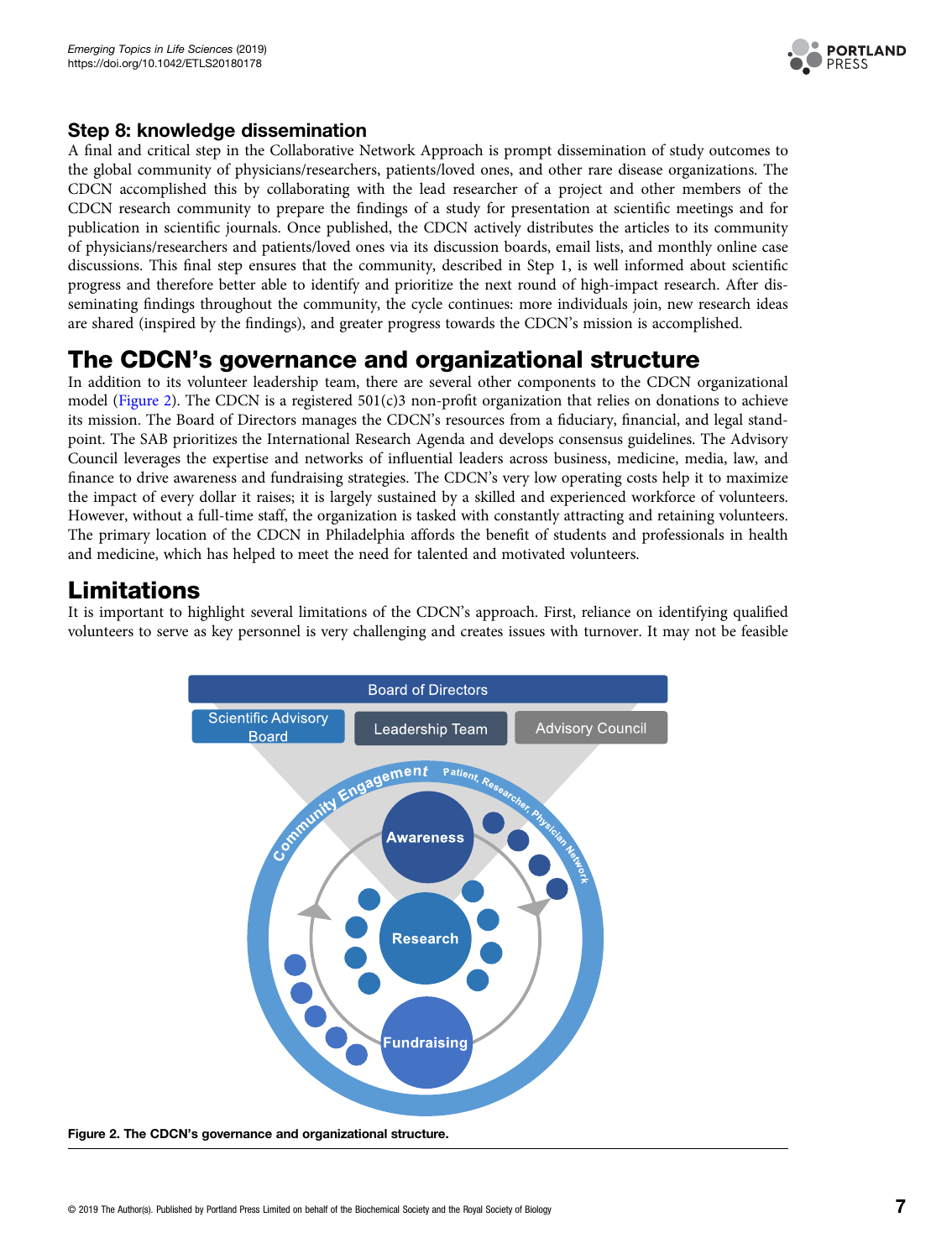<span id="page-7-0"></span>

for many disease fields to rely on volunteers for a variety of reasons, such as patient and caregiver exhaustion. Second, researchers within a given rare disease may be reluctant to follow the scientific direction determined by crowdsourcing consensus among physicians and researchers and coordinated by a patient-led foundation. Third, the CDCN's dependence on private donations, philanthropy, and fundraising may not be scalable to the 7000 rare diseases as resources and public support may become exhausted over time.

# The CDCN's impact

The CDCN's mission is to identify an effective therapy for every individual living with CD. Through its Collaborative Network Approach, the CDCN has made incredible progress toward this goal. Since its founding in 2012, the CDCN has connected and engaged over 500 physicians and researchers and over 10 000 patients and loved ones. It has leveraged these communities to develop and execute an International Research Agenda. This effort has supported 23 research projects with samples, study coordination, and/or data analysis, funded 19 projects, and facilitated major steps forward for CD, such as publication of over 20 research papers, including a new model of iMCD pathogenesis and a uniform CD classification system [[11](#page-8-0)], multiple case series describing over 400 patients [\[12](#page-8-0)–[15](#page-8-0)], the first-ever iMCD diagnostic criteria [[16](#page-8-0)], a retrospective analysis of laboratory tests associated with response to anti-IL6 therapy in iMCD [[17](#page-8-0)], and the first-ever iMCD treatment guidelines [[18](#page-8-0)]. Additionally, CDCN members served as investigators on the clinical trials that led to the first-ever FDA-approved therapy for iMCD [\[19\]](#page-8-0). Based on these successes, other rare disease fields, including deficiency of ADA2, fibrous dysplasia/McCune-Albright syndrome, SYNGAP-1, and Curing Retinal Blindness have reported that they have begun integrating aspects of the Collaborative Network Approach. We believe that this roadmap has the potential to accelerate progress for many other rare diseases.

## **Summary**

- 95% of rare diseases do not have a single FDA-approved therapy.
- Pioneered by the Castleman Disease Collaborative Network, the Collaborative Network Approach is a novel strategy for advancing biomedical research.
- This approach democratizes research, allowing the entire community to identify the most clinically relevant and pressing questions.
- The approach has the potential to accelerate progress for many other rare diseases.

#### Abbreviations

CD, Castleman disease; CDCN, Castleman Disease Collaborative Network; DMD, Duchenne muscular dystrophy; FA, Friedreich ataxia; FDA, Food and Drug Administration; ICD, International Classification of Disease; IL-6, interleukin-6; iMCD, idiopathic multicentric Castleman disease; ORDR, Office of Rare Diseases Research; RFP, request for proposals; SAB, Scientific Advisory Board.

#### Competing Interests

DCF has received research funding from Janssen Pharmaceuticals.

#### References

- 1 Services USDoHaH. Report of the National Commission on Orphan Diseases 1989.
- 2 Genetic and Rare Disease Information Center. FAQs about Rare Diseases.<https://rarediseases.info.nih.gov/diseases/pages/31/faqs-about-rare-diseases> (last updated 30 November 2017)
- 3 Orphanet. Orphanet Activity Report 2016.
- 4 Miyamoto, B. and Kakkis, E. (2011) The potential investment impact of improved access to accelerated approval on the development of treatments for low prevalence rare diseases. Orphanet J. Rare Dis. 6, 49 <https://doi.org/10.1186/1750-1172-6-49>
- 5 Krischer, J.P., Gopal-Srivastava, R., Groft, S.C. and Eckstein, D.J. (2014) The rare diseases clinical research network's organization and approach to observational research and health outcomes research. J. Gen. Intern. Med. 29, 739–744 <https://doi.org/10.1007/s11606-014-2894-x>